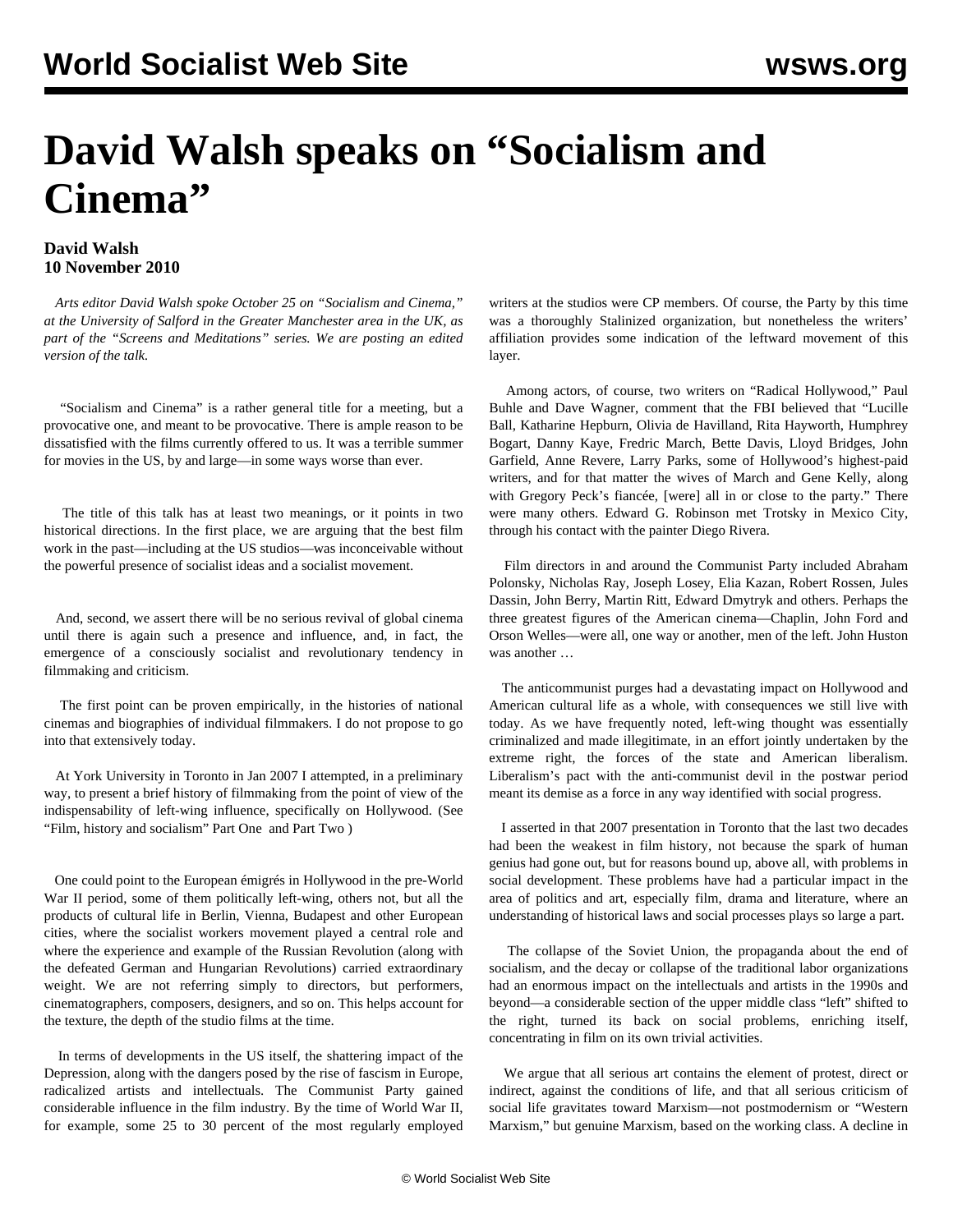the influence of Marxism, the result primarily of Stalinism and its crimes, the eventual demise of the USSR, and the barrage of anticommunism, helped produce a decline in critical thought and work, a temporary cultural regression. It is not accidental that the falling off in filmmaking, one of the most socially communicative art forms, coincided with a low point in social struggle—certainly in the US, with strike activity in recent years reaching low levels without precedent in the modern era. Major strike activity has declined in the US almost to zero, statistically speaking.

 Here we are in 2010. Our situation contradicts the superficial impressionists and right-wing ideologues. History did not end in 1991, as it turned out—indeed it has become especially lively since September 2008 and the near collapse of the world financial system, which has produced economic hardship unseen since the Depression.

 In the US, there are 25 million unemployed or involuntarily working part-time; more than 1 million individuals or families will lose their homes this year. There has been an extraordinary growth in poverty. In the state of Michigan, once the center of the auto industry, household income declined *21 percent* during the past decade, a staggering decline, especially when you consider the very rich are richer than ever—we are inflicted with more billionaires now than in 2006.

 Estimates put the real number of those living in poverty in the US, those unable to make ends meet, at 80 million to 100 million people. People feel deep, deep fury at the banks, Wall Street, the politicians. There is no popular language too strong for the bankers.

 And the Barack Obama phenomenon has proven to be a political mirage, an utter fraud. The American ruling elite made a tactical shift with Obama, who has carried out policies—the bank bailout, the prosecution of colonial wars in the Middle East and Afghanistan, a cold indifference to the growth of poverty and unemployment—every bit as rotten and reactionary as his predecessor. Which is why the Democrats are likely to lose the upcoming election on November 2. This is not because there is some shift to the right going on in the US—on the contrary—but because there are two big business parties and under the present political system protest against the ruling party can only be expressed by sitting at home or voting for the other swine, both of which are likely to happen in this case.

 The banks were bailed out globally to the tune of trillions of dollars, and now that has to be carved out of the hide of the population, through austerity measures, savage cuts in social spending. This is a universal phenomenon. The initial stage of working class response has resulted in mass protest in Greece, Spain and now France. The same is inevitable in this country, on a vast scale, in response to the unprecedented cuts proposed by the Conservative-Liberal Democrat coalition government. There may be much confusion—and the working class here is saddled with unions and leaderships who, despite paying occasional lip service to opposition, agree with the major parties that British capitalism has to be made competitive and the banking system stabilized by wiping out half a century or more of working class gains—but these measures will, in the end, precipitate social upheaval.

 So when we begin to discuss any of the questions involved with our subject this evening, we are mindful of these facts. We are not floating in empty space, but working and thinking in a definite set of circumstances, on the eve of social upheavals on a global scale. Should that have an influence on filmmakers and filmmaking? Yes, I believe it should. We believe intellectuals and artists, if they want their work to dig deeply into things and make a powerful impact, however they translate this reality into their aesthetic language and means, will have to take the character of the epoch as a starting point: an epoch of sharp shifts, shocks and upheavals.

 I think there is another side to it: the emergence of mass movements against capitalism, including and perhaps especially in the US, will begin to dissipate much of the global skepticism and pessimism. This will generate a quite different social atmosphere, a different artistic climate than the one that has prevailed for the past 30 years in particular. Such a movement will not solve all the problems, but it will make the problems much more solvable, it will put many things into perspective. Much that seems impossible or fantastic at the moment—in terms of audiences for more serious work, means of publicizing and distributing such work, the reemergence of more substantial and searching art itself—will prove to be within our grasp. This is not to paint pretty pictures, immense challenges are also bound up with a period of social struggle, but the challenges will be more interesting than most of the recent ones.

 I would prefer to concentrate today, as I've probably already indicated, not so much on the history of cinema and this history of left-wing influence, but on the need for more critical filmmaking in our day, including the development of a consciously socialist current.

 One could argue, I think, given the crying conditions in which the vast majority of the world's population lives and the threats (economic, military, ecological) to humanity that the continued existence of capitalism represents, that it seems high time opposition to the status quo became more widespread among film artists. It doesn't seem unreasonable given the historic failure of capitalism to suggest that one of the most powerful and popular art forms, an art form entirely bound up with the vicissitudes of the 20th century, should align itself more thoughtfully and compassionately with the way life actually is.

 Nor does it seem unreasonable to say to the self-centered layers who have dominated the film world for the past several decades in particular: Enough about you! We would like to see a bit more of the world, we would like to see something aside from these superficial and not very edifying pictures of yourselves—I don't think it's too much to ask.

 Of course, life is far more complex than that. The transition to a richer cinema will not take place automatically, because it is 'historically overdue,' or as the result of somewhat formal arguments, as reasonable as they may be. We are dealing with enormously complex processes: the relation between the artistic imagination and social reality, the inevitable lag between social reality and its reflection in thinking in general, the specific difficulties presented by the past decades of political life, the legacy of anticommunism, the role of various ideologies (especially prevalent on university campuses and among intellectuals) parading as Marxism, etc. And there is the not insignificant issue of the ownership of the media and film industry, especially in the US, by a handful of giant conglomerates. But the effort has to be undertaken. It has to be fought for.

 In the US we tend to be saddled at the moment with either stupid and forgettable blockbusters; Quentin Tarantino and his imitators, including the porno-sadistic element, who are helping to inure the population to brutality and cruelty; the self-indulgent efforts of 'independent' filmmakers, who haven't lived through or understood much; 'smallbore,' passive realism; or slight character studies that do not stick in the memory. Writing for television is sometimes more interesting at the moment—with all their limitations, series such as *The Wire, Mad Men*, *Hung,* etc., seem to bear a greater resemblance to life than most film efforts.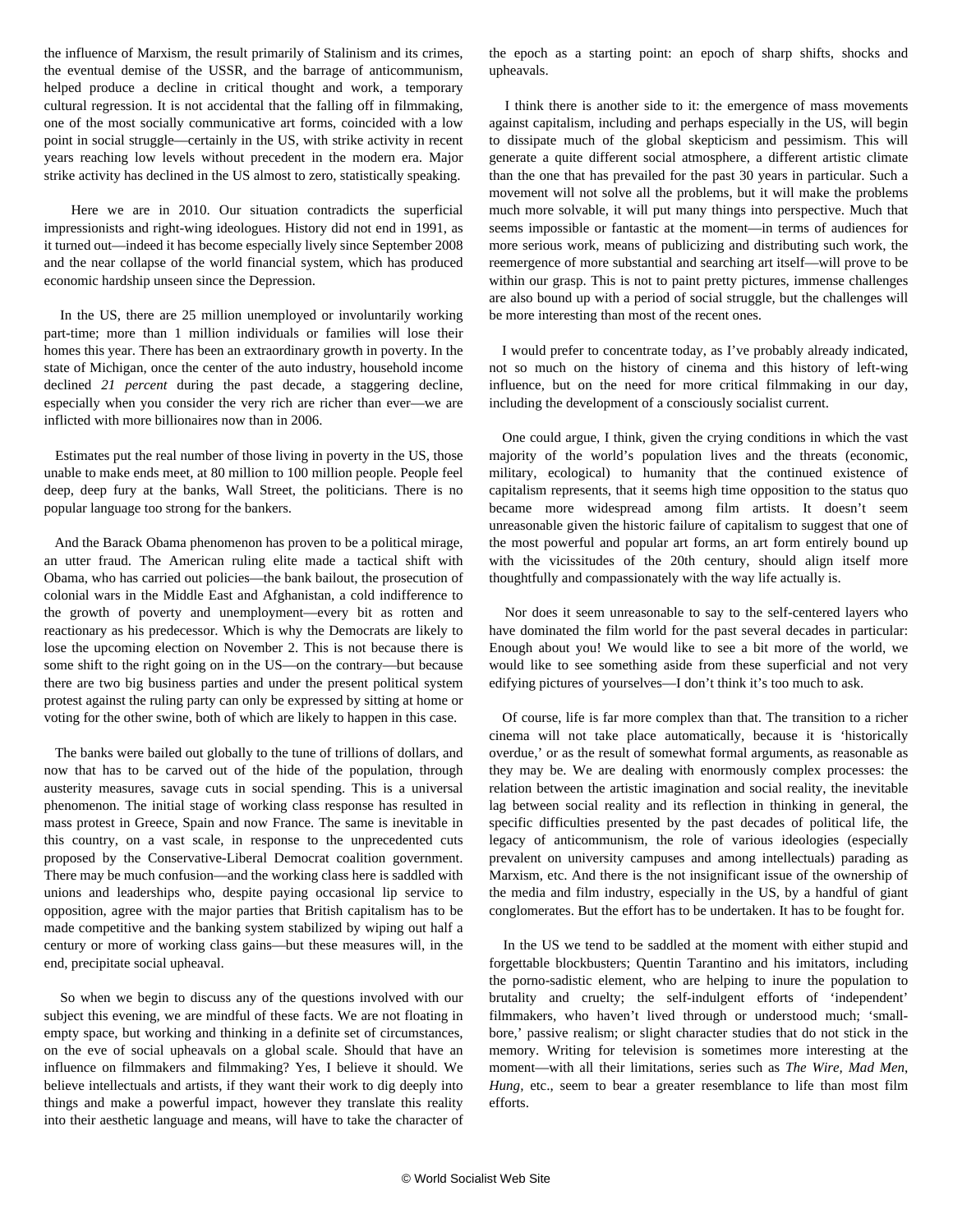There are obviously sincere and serious people at work at present. It is generally an encouraging experience to attend the Toronto film festival, for example, which I've been doing now for 17 years on behalf of the *World Socialist Web Site* or its predecessors.

 We always or nearly always encounter a number of serious films and filmmakers in Toronto. I have been surprised and pleased at times—given the generally poisonous ideological atmosphere—by the fact that there are still a considerable number of people who are using their brains, who feel something for human difficulties, who are not swept away by the dominant social indifference. And that number will only grow.

 This year we saw and commented on a number of interesting works, from the US, from here, from Norway, from Spain, from Kyrgyzstan, from South Korea, from Iran.

 As we wrote: "The more serious film writers, directors, producers and performers see and feel the impact of certain things: the global financial crisis, the deteriorating conditions of life for tens of millions, the vast social fissures that have opened up everywhere, the general hypocrisy and hatefulness of those in power, the ongoing neocolonial wars in the Middle East and Central Asia.…

 "These phenomena and their interconnections are not yet understood at a highly conscious level, nor is a political and social alternative grasped by a great many, but the development of the world is inevitably making itself felt. To absorb the truth of the world and express it in images, to find the most artistic means of coming to terms with life—this remains the 'most difficult inner labor' for the filmmaker."

 We spoke to a number of directors and writers, including director Ken Loach and screenwriter Paul Laverty: the latter conversation raised a host of interesting questions. I think Loach is a serious figure, a limited figure, but someone who has maintained his principles.

 Ken Loach learned something from the Trotskyist movement: a confidence in the working class, the understanding that Stalinism was the opposite of socialism and that the socialist transformation of society was necessary to prevent catastrophe. But this didn't solve all his problems. He has been isolated, many "lefts" of his generation deserted, the younger generations expressed little interest for some time. To be fair, his artistic limitations are also a product in part of this isolation and these unfavorable conditions.

 At the same time, the influence of Trotskyism among the intellectuals here—a legacy of the efforts of Gerry Healy and the Socialist Labour League in the late 1960s and early 1970s—meant that when the collapse of the USSR and Stalinism came in 1989-91, the former didn't simply fall to pieces, because they had learned that Stalinism was the enemy of socialism. That's one of the reasons why you have had generally leftwing figures continue to work here, while elsewhere in Europe we have seen almost the virtual collapse of such filmmaking.

 One of our pieces on the Toronto film festival was headlined "Walking around and near the problems," which comes from an essay by the Soviet literary critic Aleksandr Voronsky, a Bolshevik, an adherent of the Left Opposition, who was murdered in the Stalinist purges in 1937. Voronsky spoke about artists approaching reality, but drawing away in fear, or overwhelmed by the difficulty of looking life straight in the face.

 I think the comment has a bearing on our current circumstances. A growing awareness exists about the massive human crisis, expressed by so many developments: the economic suffering, the consequences of neocolonial war or communalist conflicts, the conditions facing refugees and immigrants, the physical and psychological harshness of everyday life for so many, the brutality and indifference of the authorities, the deep sense of alienation from all existing institutions and authorities—without a grasp as of yet of or confidence in any viable alternative.

 The development of the world determines the development of art—but this is a highly contradictory determination, mediated by many historical and social factors.

 What holds back a more direct engagement by film writers and directors with the world, at least the world as it is experienced by the great majority of the population? I want to emphasize no one is attempting to limit the territory that the artist can explore—the life of the middle classes, including the upper middle classes, is an entirely legitimate subject. The problem is that the films about these social layers are not profound, or honest.

 Make films about anything, the most personal matters, or the most socially sweeping, but make them with deep feeling and commitment, with precision, and elegance, and knowledge, and if you leave out the quality of our life at this point, the specific character of our historical moment and dilemmas, even your most lyrical efforts will be devoid of substance.

 It is one of the signs of intellectual regression in our day that artists, encouraged by swarms of "left" ideologues, believe they can (or perhaps even *should*!) avoid economic conditions, the conditions of everyday life, changes in social life, when they consider the relations between individuals, including at the most intimate level. The detail is everything, the broader picture is nothing.

 In my view, such notions have had the most pernicious consequences for art. To consider emotional life, psychic life, sexual life held quite apart from history and social development qualitatively falsifies the human condition. It makes accurate portraits of life impossible. It is a regression, frankly, in terms of the development of film and literature itself. And this 'holding apart' is even made into a program!

 "Identity politics," the concentration on various gender or racial issues, has had dreadful consequences for art and film as well. Such views are damaging aesthetically because they are false: the world is not divided along sexual or ethnic lines. The picture established on the basis of such positions is an inevitably inaccurate and distorted one, aesthetically unpleasing and incapable of fully engaging us. A false idea "cannot find a perfected form, i.e., cannot aesthetically move us in a profound manner," as Aleksandr Voronsky noted, following Plekhanov and others.

 Identity politics encourages the striving for privileges by layers of the middle class, and it breeds self-involvement, narcissism, self-pity. Art demands absolute sincerity and honesty, and some considerable degree of objectivity, or at least the ability to get oneself out of the way during the process of creation. To begin (and often end!) in art with one's own 'life and hard times' is a poor and unreliable method of work.

 Emily and Charlotte Brontë, Elizabeth Gaskell, George Eliot, Edith Wharton and others examined the world, as well as their place in it, with an extraordinarily clear and unflinching gaze and, on that basis, produced indelible work. There is nothing comparable in the recent period, changing what must be changed, and for definite political and ideological reasons.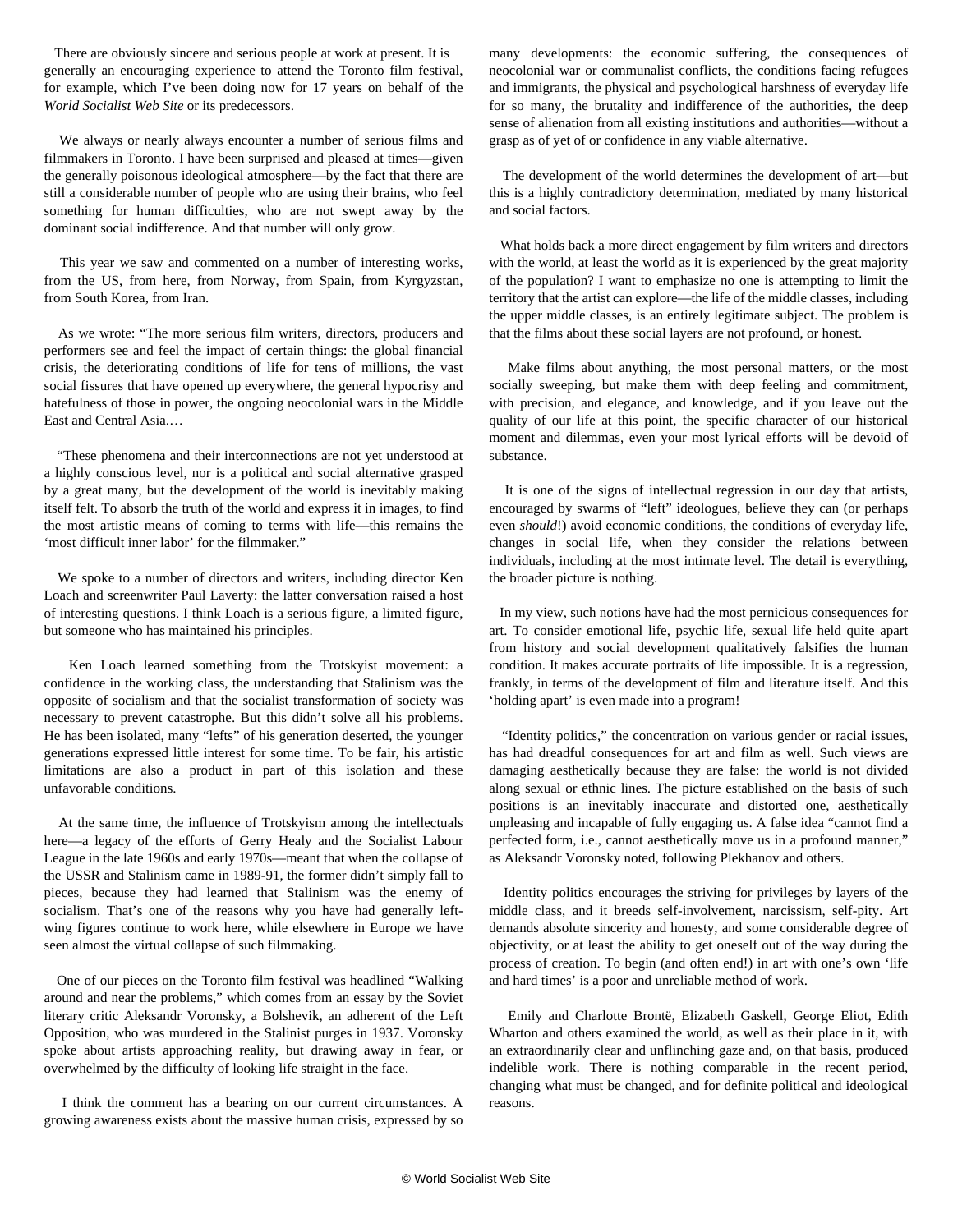Every aspect of life needs to be treated, but seriously, evocatively treated. Trotsky speaks about the artist needing a "definite feeling for the world": i.e., not to evade life, or ignore it, or elevate oneself above it, but to accept life and reality as the basis for art. Not to accept the existing social organism, but to accept our life of three dimensions as the basis for filmmaking, and to explore all sides of it, relentlessly, freely, honestly.

 This presupposes, and this is a breathtaking presupposition on many university campuses at present, that our subjective sensations have, or can have, an objective significance, that we cognize an objective world independent of us.

What, as I say, are the principal obstacles to richer, more complex work? Human beings have not lost the spark of genius—we see in it technology, medicine, science in general, with their astonishing advances. We still have eyes, ears, brains—the difficulties are primarily of a social and historical character: traumas, betrayals, disappointments bound up with setbacks to the cause of world social revolution and the crimes of Stalinism, the discrediting of socialism in the eyes of millions. Generations of artists were disillusioned, discouraged, their perspective narrowed and stunted. The artist is told that a concern for social life and the fate of the population has been tried and failed. 'Good-bye to all that.'

 And of course there was real reason for concern on the part of the artists: the concentration camp of art that Stalinism established in the Soviet Union and the repressive, destructive character of various theories of socalled "Socialist Realism" and "Proletarian Culture," which had limiting and damaging consequences for artists and filmmakers around the world. A quite legitimate reaction took place against the lack of spontaneity, the lack of unhampered artistic freedom, associated with even genuine social realist trends after the Second World War. All of this has hampered more serious treatment of life.

 But the terror today against being associated with picturing social life, or taking some sort of a social stand, of speaking openly and frankly about the existing social order! This has to be addressed. It is genuinely debilitating. Where is the disgust, the derision, the scorn artists of an earlier day were unafraid to heap on bourgeois society?

 Of course many things come into play, but if a figure in the film industry in the US today dares to make a comment about the Iraq war or some other atrocity, he or she then has to apologize for the next six weeks in the media, and genuflect before 'American democracy' and reassure the media that he or she really does believe the US is the greatest country on earth—it's repugnant, and it can't go on. It blocks a penetrating view of things.

 Benjamin Péret, the French surrealist (and Trotskyist for a time), used to spit every time he passed a priest or a nun on the street. We have no reason to imitate that sort of behavior, but greater disrespect for nation, president, king or queen, and church would be entirely appropriate—we encourage every ounce of politically coherent disrespect for the bourgeois order and its institutions, we attempt to incite it and build it up.

 Prescriptions and writing to order, even with the best of intentions, kill art—no one with any brains or sensitivity would suggest or put up with such a situation. But if art is not about the biggest human problems—and not simply the petty concerns of a relative handful attempting to come to terms with their anxieties and self-doubts, or worse, grappling with career moves and vaguely "finding themselves"—than what is it?

Those who speak about the 'purely artistic' or the 'purely formal' are

talking through their hats. Those phrases have no meaning: the artist is not an empty machine for producing form and the spectator/reader/viewer is not an empty machine for consuming it. They are both social creatures, living in, shaped by and responding to definite social and historical circumstances. Those who base themselves primarily or exclusively on the "transhistorical," that is to say, on elementary physiological and psychological conditions largely unrelated to the qualities of the here and now, are making an enormous mistake.

 Art is not a product in its most striking features of the lowest common denominator, but of what makes life what it is as a social phenomenon, and human nature what it is as the ensemble of social relations. Otherwise, there would be no change in art and we would be doing the same thing the old Greeks or the Elizabethans did, and this is clearly not the case. There are problems that are specific to us, as much as there are constants in life which make it possible for to us to feel and learn from art works of past ages. Past artists did not become enduring by setting out to do selfconsciously "timeless" work, but by penetrating their own circumstances so deeply that they raised certain problems and representations above the immediate—and that is the responsibility of the filmmaker or artist in the present circumstances.

 In the work of an Orson Welles or a Luchino Visconti, for example, one encounters an enormous seriousness about the historical moment, the social dynamics, the complexity of social relations, as well as an utter commitment to the truth about the individual, about human behavior—a tracing out of the relations between the social and the individual in a vivid and convincing, lifelike manner. These are films made from life, not from schemas, but made with real social and historical knowledge.

 Social circumstances have shaped the current difficulties. We do not hold the individual artist responsible. As much as possible, we stay away from denouncing individual figures. These are objective problems. What have the film writers and directors seen? What do they know about life, social struggle, mass movement, opposition?

 The struggle for artistic truth is difficult under all circumstances. It demands everything, for the important artist it poses itself as a life-anddeath issue. Today's filmmakers, instead, for the most part, have *careers*. Much of this will come to be seen as a curse, a burden.

 One has to feel considerable optimism. Neither society nor filmmaking starts from zero. The history of both is lodged in the present moment. It has to be studied, extracted, worked through, as part of the process of coming to terms artistically with our times, our problems.

 A great challenge has to be wedding the explosive new technologies, which are capable of the most astonishing imagery, the rapid forms of communication, the dynamics and the refinement of artistic devices brought into being in recent decades, with a far richer social and historical understanding. Important art is not created by accident, you do not stumble on it. As Hegel suggests, it does not come to the artist in his or her sleep. The unconscious and non-rational play a greater part in art than in science, but they are not the only elements. The artist needs to know something important, in order to feel and think more deeply.

 Along these lines, with artists having lost much of the oppositional characteristics that were more widespread earlier in the past century, the role of Marxism, Trotskyism, is much more substantial in our period. We are called on to shed light on the general course of development and assist the artists with the great problems of artistic and historical perspective. This is what we have dedicated ourselves to at the *World Socialist Web*